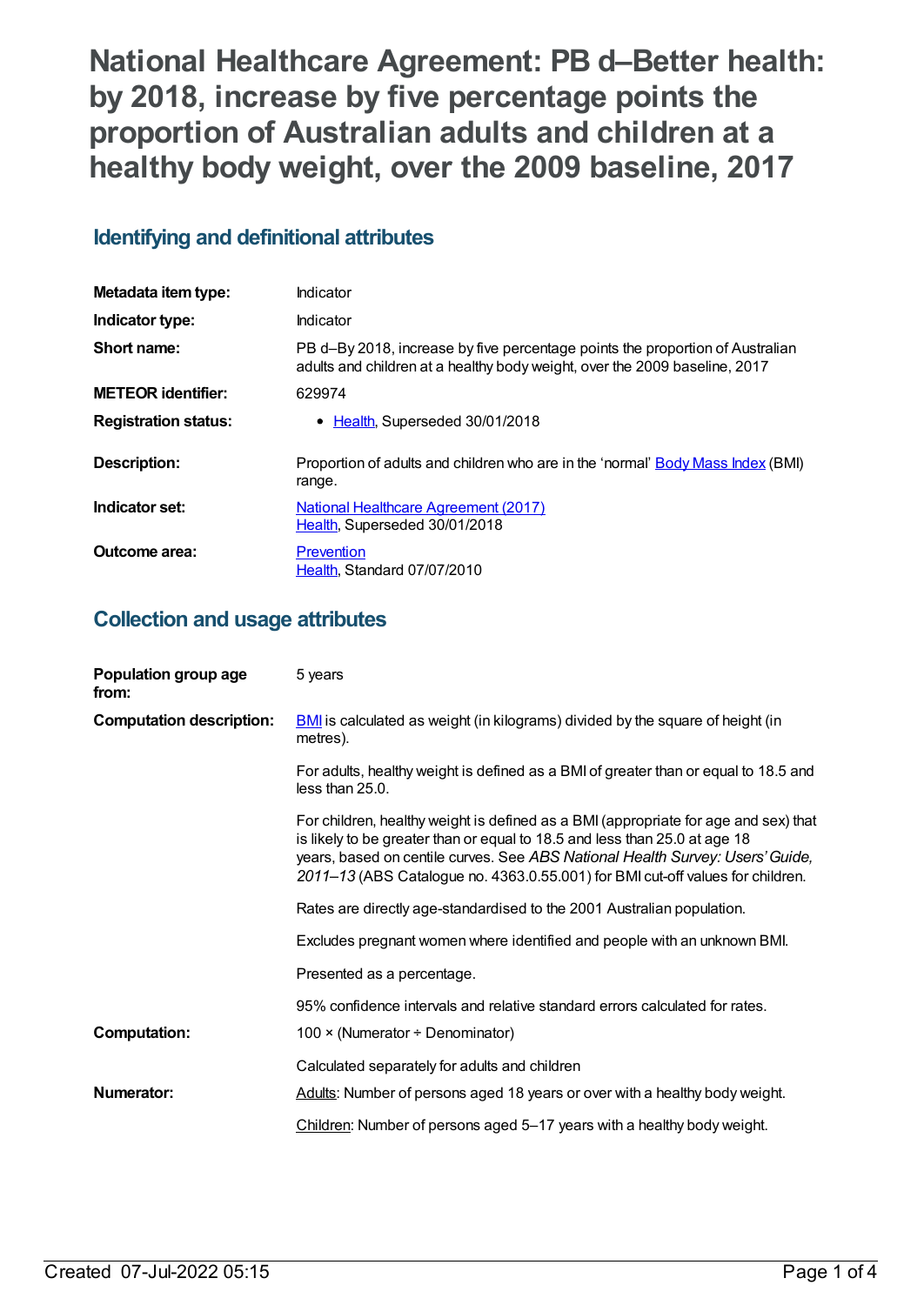Adult—Body Mass Index

**Data Source**

ABS [2014-15](https://meteor.aihw.gov.au/content/644695) National Health Survey (NHS)

**Guide for use**

Data source type: Survey

#### **Data Element / Data Set**

**Data Element**

Child—Body Mass Index

**Data Source**

ABS [2014-15](https://meteor.aihw.gov.au/content/644695) National Health Survey (NHS)

**Guide for use**

Data source type: Survey

#### **Data Element / Data Set**

**Data Element**

Person—age

**Data Source**

ABS [2014-15](https://meteor.aihw.gov.au/content/644695) National Health Survey (NHS)

**Guide for use**

Data source type: Survey

| Denominator: | Adults: Population aged 18 years or over |
|--------------|------------------------------------------|
|--------------|------------------------------------------|

#### Children: Population aged 5–17 years

**Data Element / Data Set**

**Data Element**

Person—age

**Data Source**

ABS [2014-15](https://meteor.aihw.gov.au/content/644695) National Health Survey (NHS)

**Guide for use**

Data source type: Survey

**Denominator data**

**elements:**

**Disaggregation:** 2014–15—State and territory.

Some disaggregation may result in numbers too small for publication.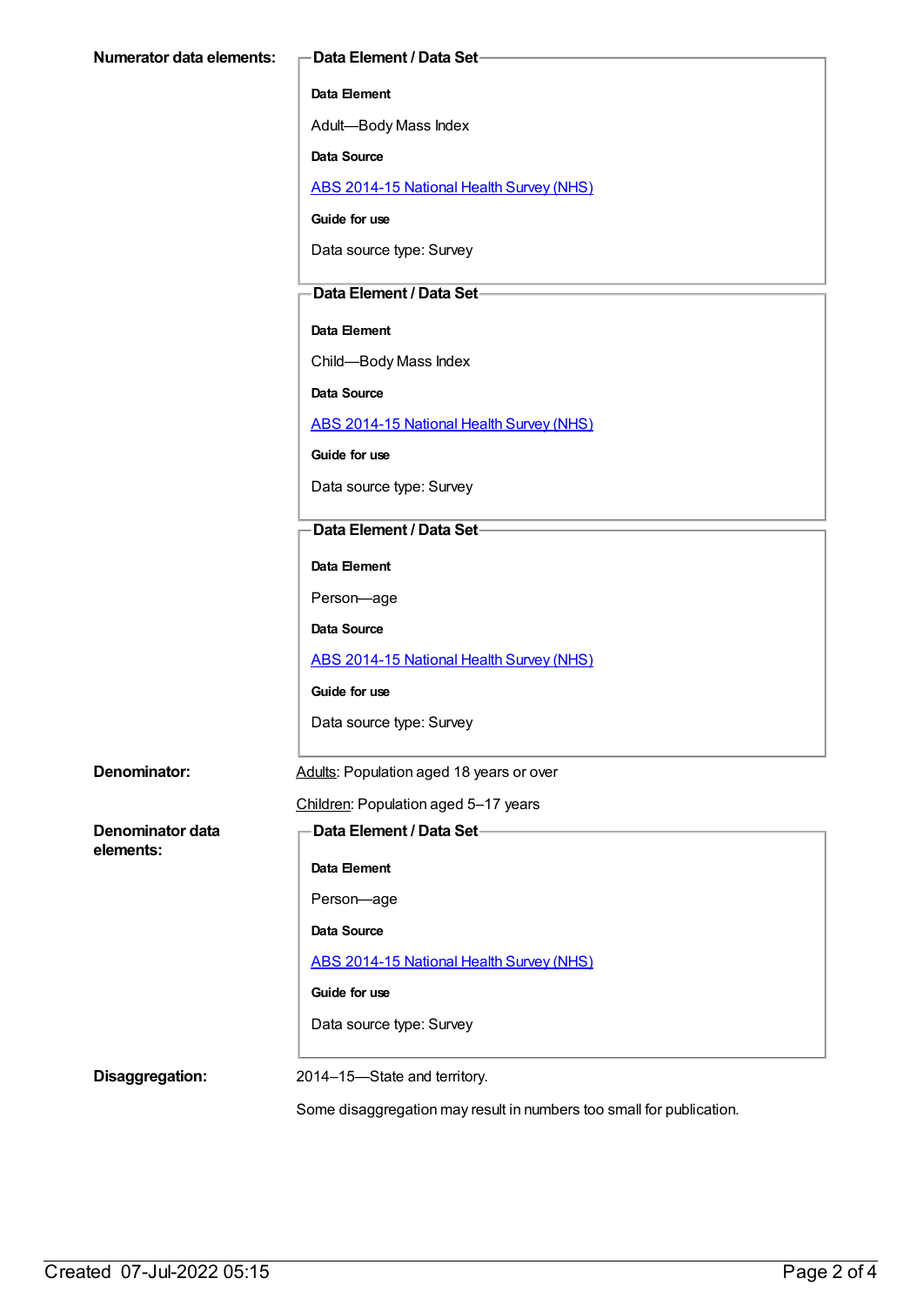| <b>Disaggregation data</b><br>elements: | <b>Data Element / Data Set-</b>                                                                           |
|-----------------------------------------|-----------------------------------------------------------------------------------------------------------|
|                                         | Data Element                                                                                              |
|                                         | Person-area of usual residence                                                                            |
|                                         | Data Source                                                                                               |
|                                         | <b>ABS 2014-15 National Health Survey (NHS)</b>                                                           |
|                                         | Guide for use                                                                                             |
|                                         | Data source type: Survey                                                                                  |
|                                         |                                                                                                           |
| Comments:                               | Most recent data available for 2017 National Healthcare Agreement performance<br>reporting: $2014 - 15$ . |
|                                         | Baseline: 2007-08                                                                                         |
|                                         | 2014–15 data are based on measured height and weight. BMI derived from                                    |

measured height and weight is preferable to that derived from self-reported height

# **Representational attributes**

| <b>Representation class:</b> | Percentage |
|------------------------------|------------|
| Data type:                   | Real       |
| Unit of measure:             | Person     |
| Format:                      | N[N.NN]    |
|                              |            |

# **Indicator conceptual framework**

| <b>Framework and</b> | <b>Health behaviours</b>   |
|----------------------|----------------------------|
| dimensions:          |                            |
|                      | <b>Bio-medical factors</b> |

#### **Data source attributes**

| Data sources: | Data Source                                     |
|---------------|-------------------------------------------------|
|               | <b>ABS 2014-15 National Health Survey (NHS)</b> |
|               | <b>Frequency</b>                                |
|               | Every 3 years                                   |
|               | Data custodian                                  |
|               | <b>Australian Bureau of Statistics</b>          |

and weight.

## **Accountability attributes**

| <b>Reporting requirements:</b>                         | National Healthcare Agreement                                                                                                                                |
|--------------------------------------------------------|--------------------------------------------------------------------------------------------------------------------------------------------------------------|
| <b>Organisation responsible</b><br>for providing data: | Australian Bureau of Statistics                                                                                                                              |
| <b>Benchmark:</b>                                      | National Healthcare Agreement Performance Benchmark                                                                                                          |
|                                                        | By 2018, increase by five percentage points the proportion of Australian adults and<br>Australian children at a healthy body weight, over the 2009 baseline. |
|                                                        | Refer: http://www.federalfinancialrelations.gov.au/content/npa/healthcare/national-<br>agreement.pdf                                                         |